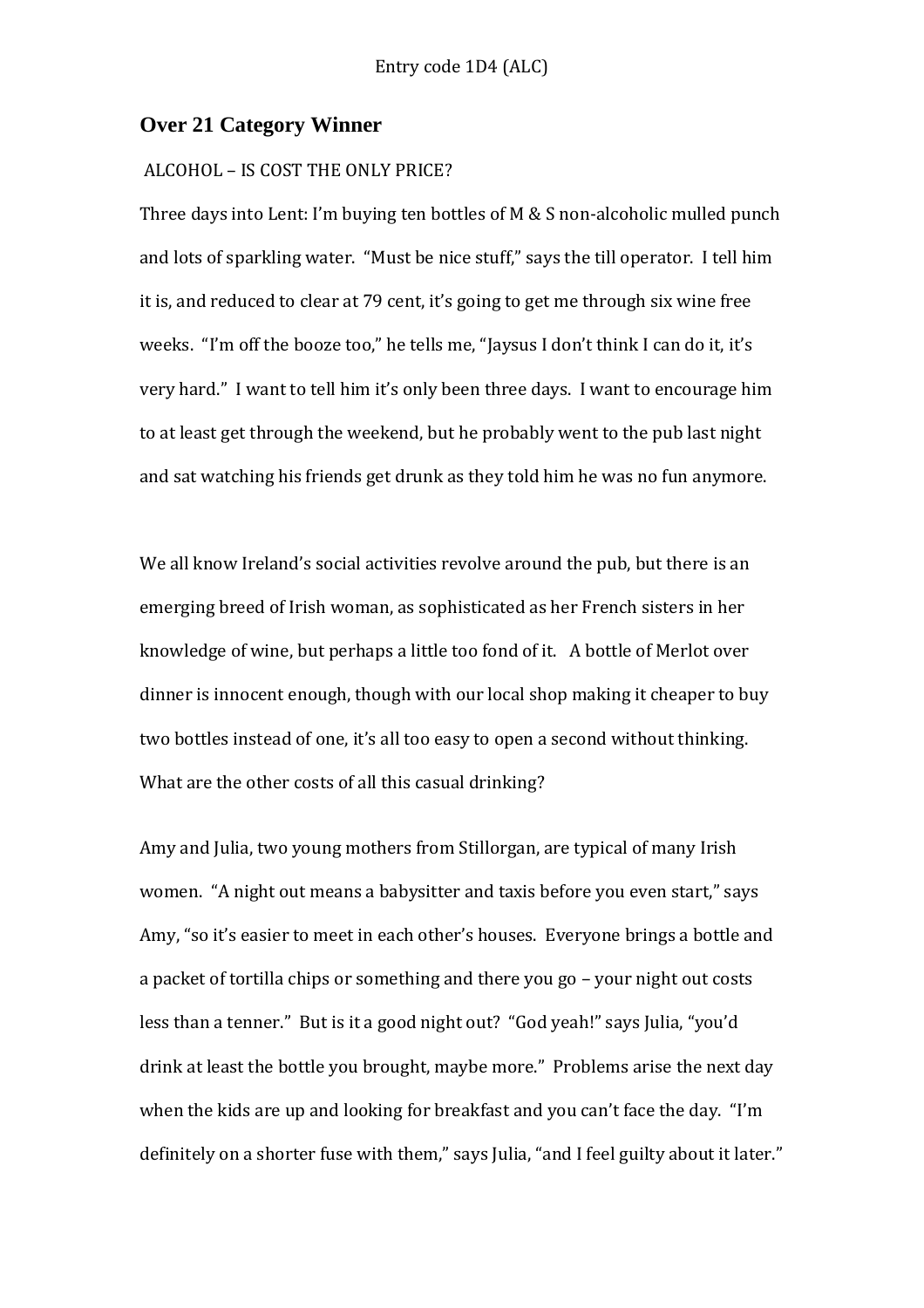Counselling psychologist Niamh Delmar says more and more people worry about drinking too much. "It bothers them. They're disappointed in themselves the next day. It also stops people from growing and developing; they might have written a book or done a course; maybe taken up a hobby. It helps to think, 'what would I be doing now if I wasn't drinking wine?'"

Jim from Cabinteely is trying to combat a growing beer belly and high cholesterol through diet and exercise. "I run most evenings and try to get a swim in at least twice a week", he says "but I still like my pint and I don't want to give it up." But, Jim may be taking two steps back for every step forward. According to Dr Henry S. Lodge, co-author of the best selling book Younger Next Year, "Exercise is the master signaling system that tells our cells to grow instead of fade. When we exercise, that process of growth spreads throughout every cell in our bodies, making us functionally younger – a lot younger." But exercise is futile if you poison your body with alcohol, which damages our cells in the same way a sedentary lifestyle can. "You can't poison yourself and expect to remain healthy." So Jim's few pints are costing him a lot more than he bargained for, even before taking into consideration the calorific count. A pint of beer has roughly the same calories as a slice of pizza, while for your bottle of wine you're clocking up the same calories as a bacon cheeseburger. That's a pretty big price to pay. I mention it to Amy and Julia. There is a moment of silence before Julia jokes that they'll have to go on gin and diet tonic instead.

Spirits in particular have a drastic effect on the liver and four percent of the world population die because of alcohol every year according to the World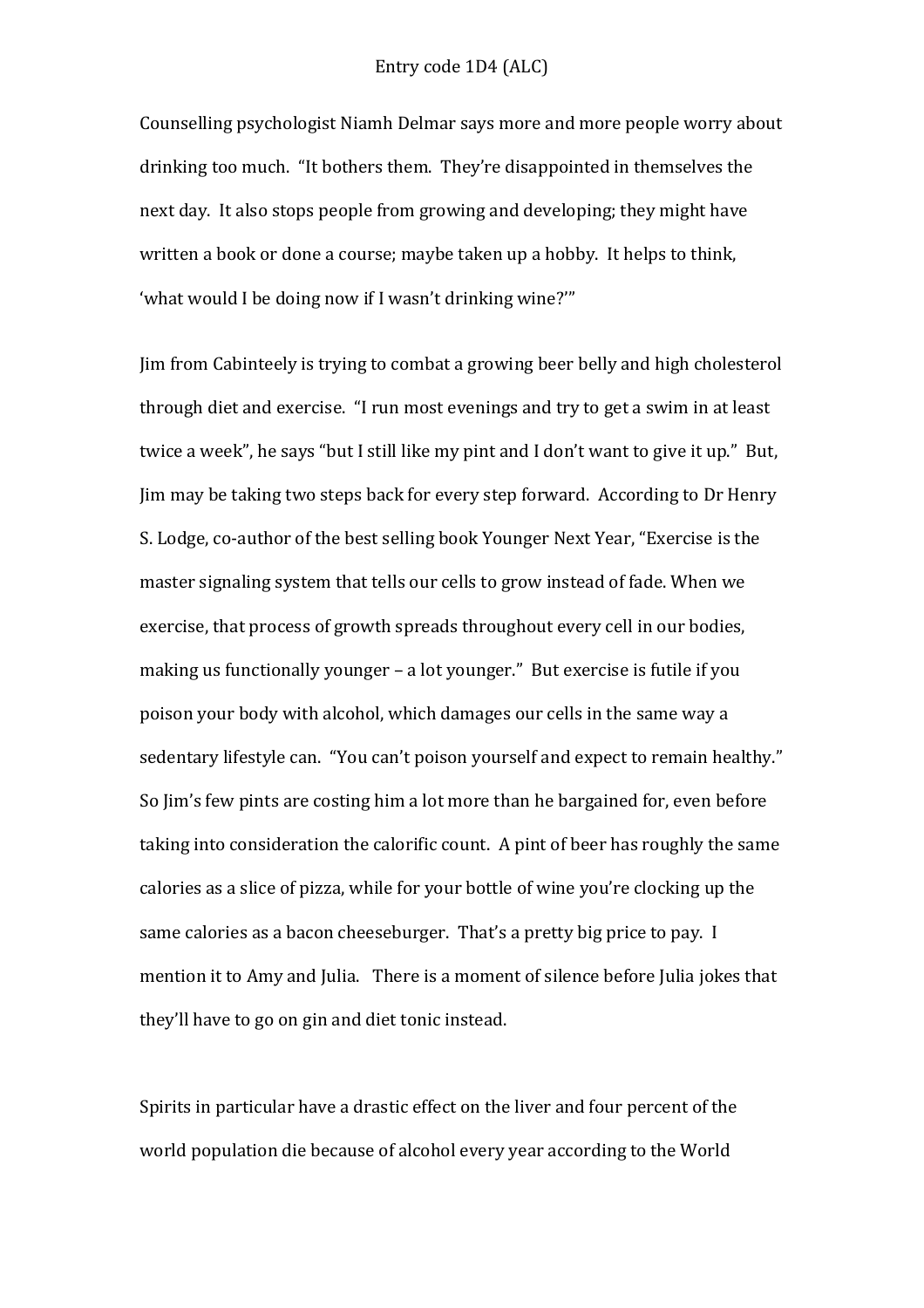Health Organisation. Spirits are increasingly becoming the drink of choice for young people according to student Claire from Dundrum. "People my age drink vodka before going out to save money, then you pick where you go to depending on the drink promotions that night. Everywhere you go it's two euro shots, always spirits." Apart from the health implications of this, Claire admits to taking chances too; "You think you're safer than you are. My friends and I would never be stupid, but we would walk further for a taxi rather than pay the money for the whole journey. You trust everyone when you've been drinking."

I can drink my week's quota of fourteen units for less than fifteen euro. But the costs could be much higher if I'm sharing a harmless bottle of Merlot with my husband more than once (or twice) a week.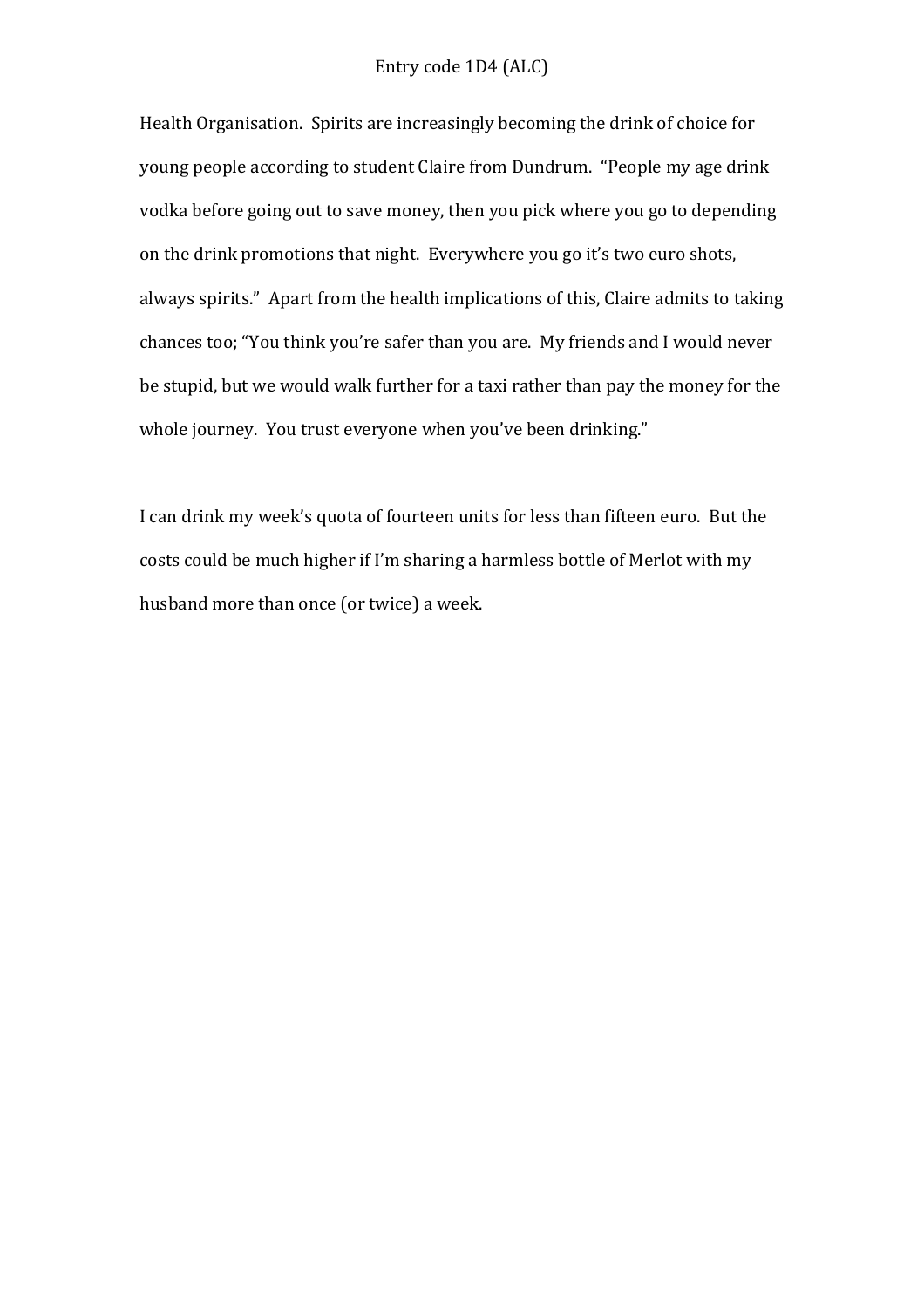# **Winner in 18-20 Category** Alcohol- is cost the only price?

It's said that if alcohol was to be introduced in today's time it would have been an illegal substance; however as the result of a fortuitous accident that occurred at least tens of thousands of years ago, alcohol is very much a legal substance. Historically, since about 4000 B.C alcoholic beverages have served as sources of needed nutrients and have been widely used for their medicinal, antiseptic, and painrelieving properties. Today it acts as a social lubricant, which facilitates relaxation, provides pharmacological pleasure, or increases the contentment of eating. Whilst alcohol has been used properly by most people, there is a growing concern of misuse by a rising minority of people. The actual price associated with alcohol is not the cost of the bottle/can but it is in reality the associated issues concerning the wellbeing of those who misuse and continue to abuse alcohol. The price includes alcoholism, rehabilitation, direct and indirect fatalities due to alcohol abuse and also very importantly intervention by the government and non-state organizations to help stop or at the least reduce the rising price of alcohol.

Alcoholism is regarded as a craving for and an over dependence; an urge beyond the capability of a person to control. But there is so much more… it is a disease of the mind, body and spirit. Addiction to alcohol is becoming a bigger problem in Ireland over the past 15 years than ever before, simply because alcoholic beverages are so easily available, socially acceptable and we tolerate those who are under the influence of it even though they are breaking the law. Addiction is anything that causes harm to a person, and today the number of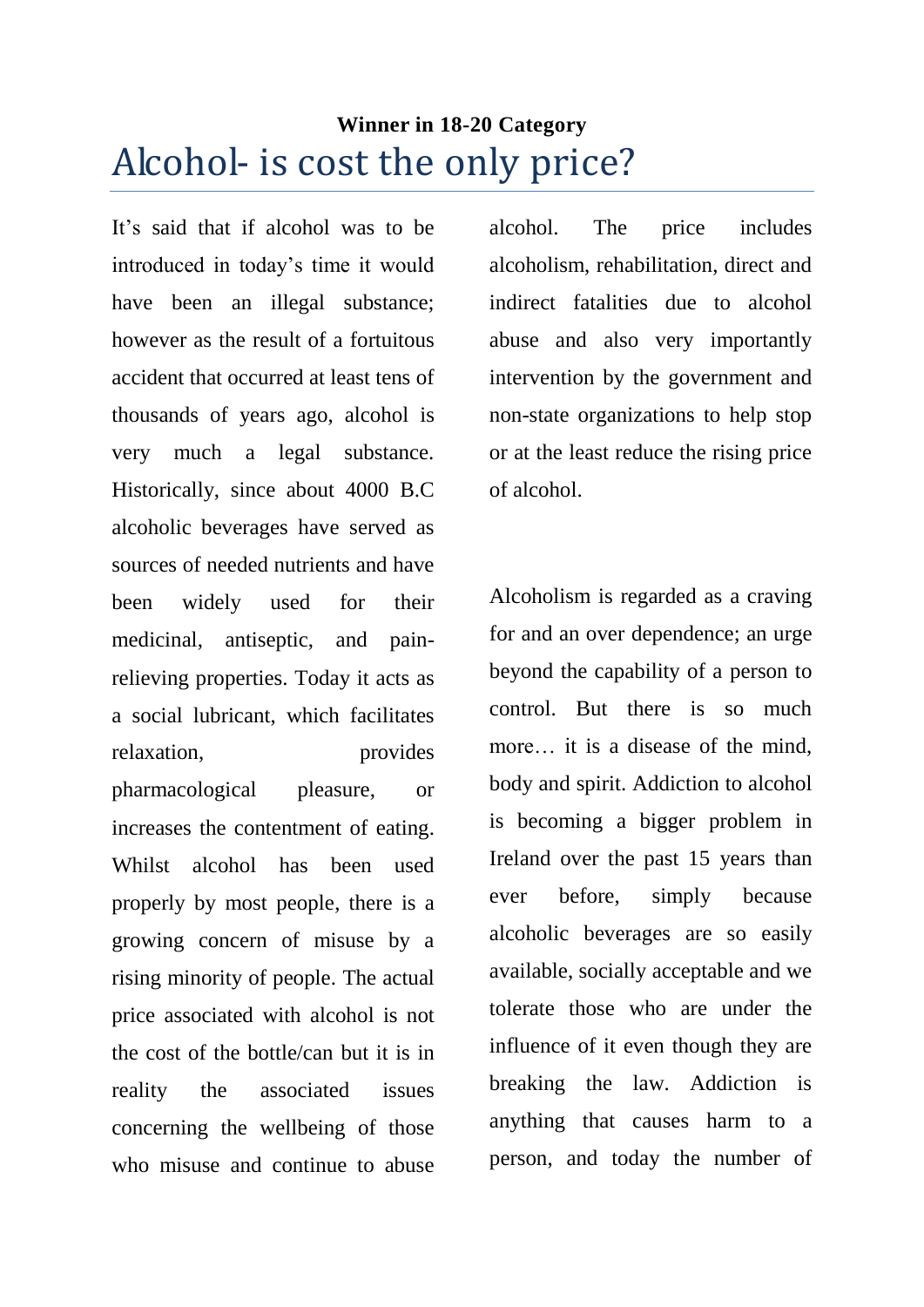people physically addicted to alcohol in Ireland is 1 in 8 according to the department of health and children. More than 1 in 4 men and about 1 in 7 women are drinking more than what is medically safe for them. The price associated with it is self harm or even suicide. Most people that are addicted to alcohol can even suffer from dementia or psychosis.

The price of alcohol does not just stop at purchase value, but goes on to loss of life, it is estimated that 40% of people that tried to commit suicide had a long prevailing alcohol problem and 70% of those that succeeded in killing themselves have drunk alcohol before doing so. If those are the stats for direct fatalities, the number of indirect fatalities approximates to 2,462 people between 1990 and 2006  $(Campbell.W.A, 2010)$  that's almost 153 people a year. Today almost one in three crash deaths in Ireland are alcohol-related (Alcohol

action Ireland, 2011). These statistics should be a cause of concern for everyone in society because even though getting addicted to alcohol or trying to commit suicide is not something most of us would ever imagine doing let alone executing, it can be seen however with the way the world has become so cut-throat, people are more likely to be stressed and consequently lead to an overdependence on alcohol.

Due to the fact that there are increasing levels of alcohol abuse in Ireland, it is essential that there are adequate treatment facilities available for people affected by drinking problems. This is probably the most costly part of the price of alcohol. People with this disease (alcoholism) need treatment, counselling, or medical attention to learn how to stop drinking and to live a healthier life. Generally access to the alcohol addiction treatment service is offered by Local Health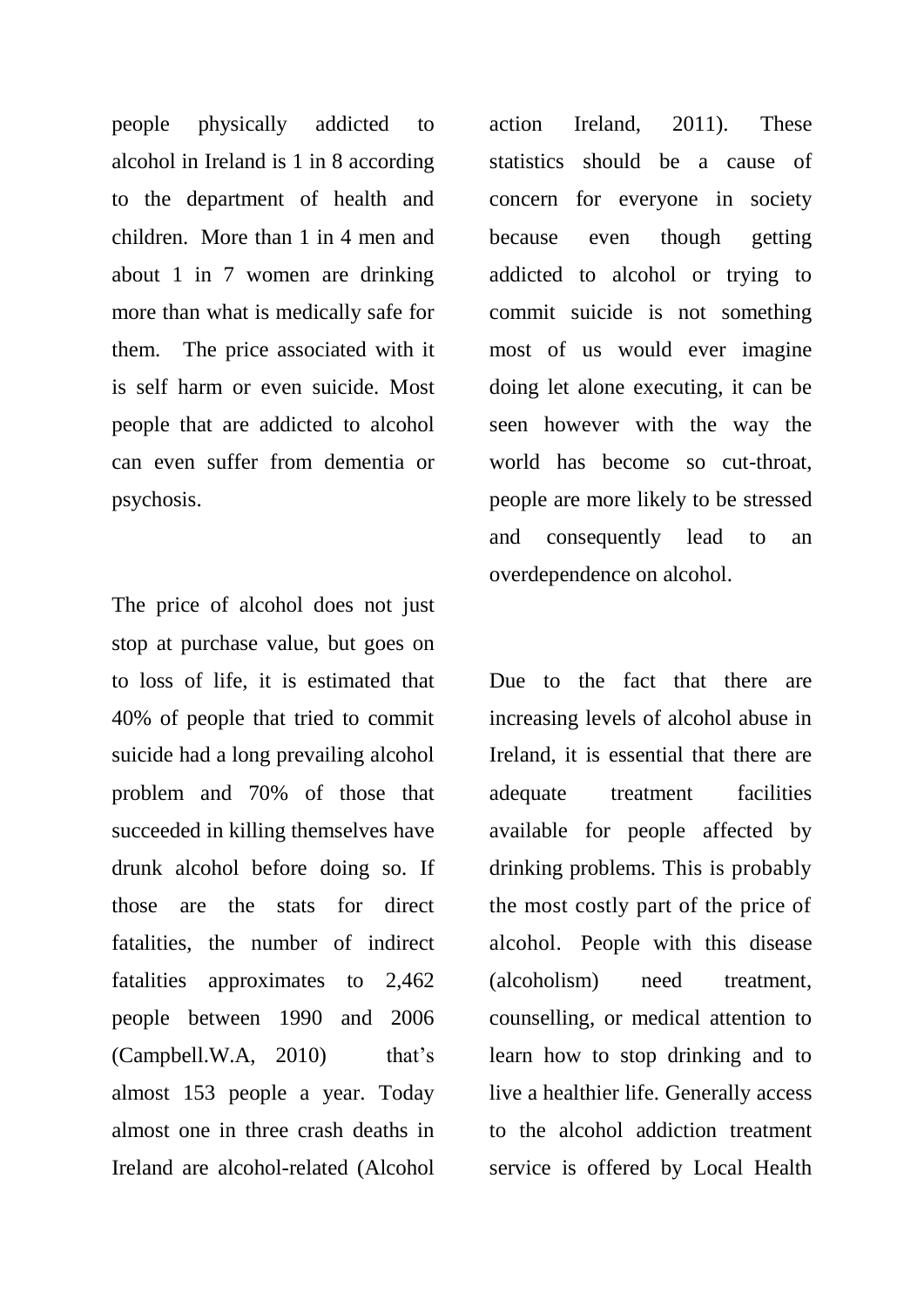Offices set up under the HSE. There it's possible to talk to the GP's and get referred to a clinic which is all usually free of charge. Nevertheless private treatment programmes are not free of charge and prices will vary depending on the programme. The cost of these can be covered through the social insurance scheme or a person's private health insurance. Thus the price of rehabilitation is covered by the state in most cases. That being said last year the government announced cuts in health care to about  $\epsilon$ 746m and said that the pay for all newlyappointed consultants, doctors, nurses and all HSE staff will be reduced by 10% (RTE, 2010). This has caused apprehension among all those that would want to liberate themselves from their problems but cannot afford to do so privately.

In spite of this there is light at the end of the tunnel as with recent change in political handlings and a new government in place, there may be a greater chance of reducing the numbers of alcohol abusers. However, there are although many non-government organizations that can provide various means to help anyone suffering alcohol dependence such as the GBRD that can, at the least be a guide to someone who wants to reduce the cost and affects of what alcohol has done to them.

## **By, Sehreen Qureshi.**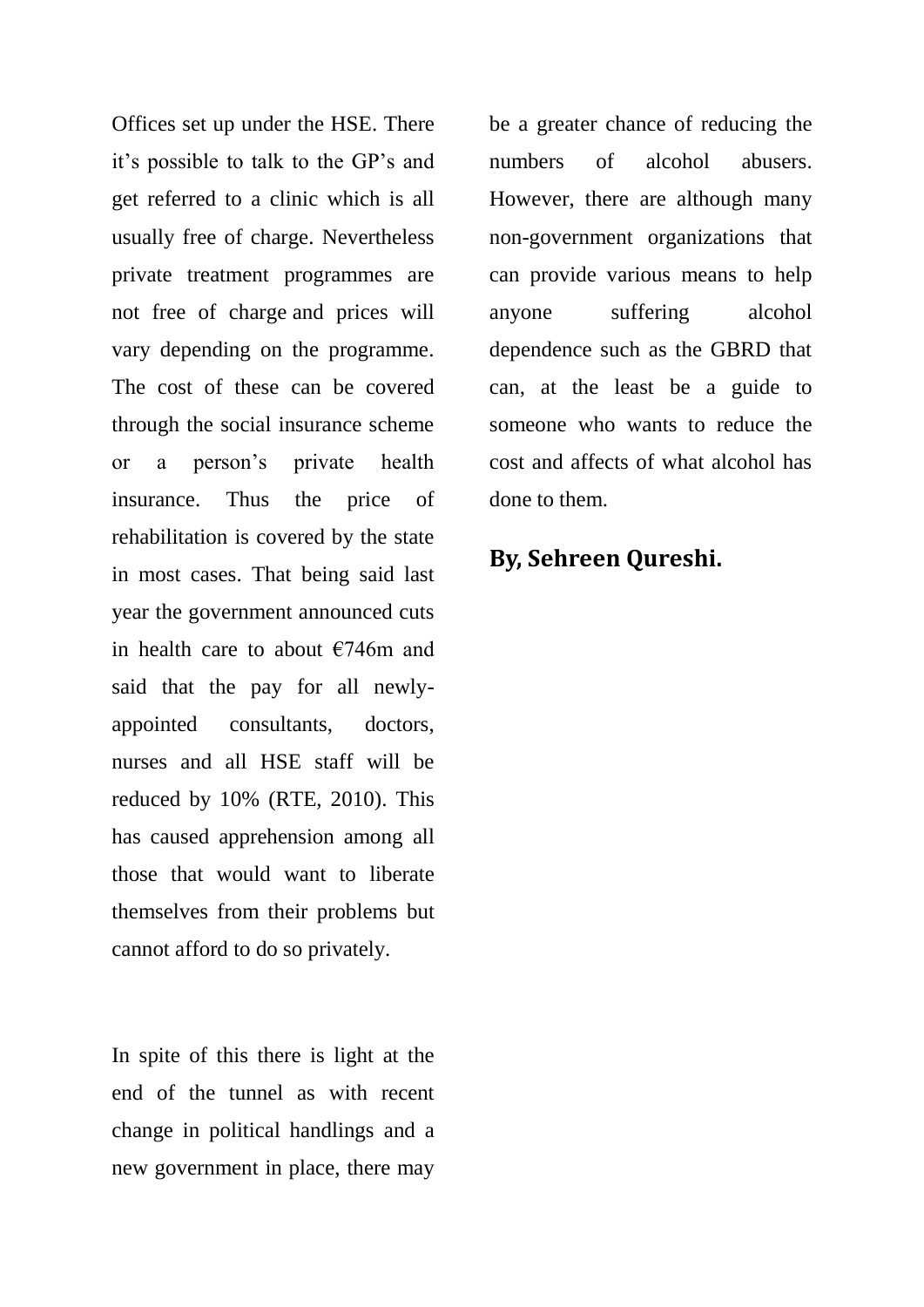#### **Winner in 15-17 Category**

#### **Alcohol – Is cost the only price?**

When most people ask what the price of drinking alcohol is, they instantly think euros... But money isn't the only cost involved in consuming alcohol. A recent report released in 2006 by the *Office of Tobacco Control* revealed that 16 to 17-year-olds in Ireland spend an average of €20·09+ per week on alcohol. If you think hard enough about this fact, think about how this is even possible. It is illegal for anyone under the age of 18 to be in an off-licence, unless he/she is with a parent or guardian. Under the *Intoxicating Liquor Act, 2003,* it is an offence to sell alcohol to anyone under the age of 18. Anyone found guilty of doing so is liable on summary conviction in a District Court to a fine not exceeding €1,500 for a first offence and €2,000 for a second and any subsequent offence. So what business owner in their right mind would serve a minor, just to gain some extra profit when they could end up losing thousands and possibly their licence? But young teenagers still find ways of getting alcohol, just so they can have a good night out…..

Unfortunately, what they don't know WILL hurt them. Most young people would be aware of the short term effects of drinking alcohol which include blackouts, memory loss and sickness. And sure most people will wake up the next morning with a hangover, say the over-used phrase "I'm never drinking again" but one week later they're at it again. What the majority of people might not be aware of, is the long term effects. These include brain damage, liver and heart disease, cancer and of course death. They don't think of the serious health risks involved and the danger to their lives. People who drink alcohol on a regular basis don't realise the effect it has on the people around them. According to *Alcohol Action Ireland* between 61,000 and 104,000 children aged 15 and under, in Ireland are estimated to be living with parents who misuse alcohol. This is an outstanding figure and this is what leads to domestic abuse in the home. A study of women who attended the Coombe Women's Hospital found that almost two-thirds of the 43,318 women surveyed said they drank alcohol during their pregnancy. Alcohol consumption, particularly in the first three months of pregnancy, can lead to disorders in how the brain develops in the womb. This means that some pregnant women would rather sacrifice their unborn baby's chance at life then control themselves from drinking for a mere nine months. And if we're talking cost, which do you think is worth more?

Alcohol can also have profound effects on your mental health. In Irish psychiatric hospitals between 1996 and 2005 alcohol-related disorders was the third most common reason for admission. Alcohol use is also a factor is suicidal behaviour. During 2006 alcohol was a factor in 41% of all cases of deliberate self-harm. But yes, as the country currently has a bad economic climate the question on most people's mind is how much are these problems going to cost me, the tax-payer? And of course, as the saying goes, money makes the world go round. Alcohol-related problems cost Ireland an estimated €3.7 billion in 2007: that's a cost of €3,318 on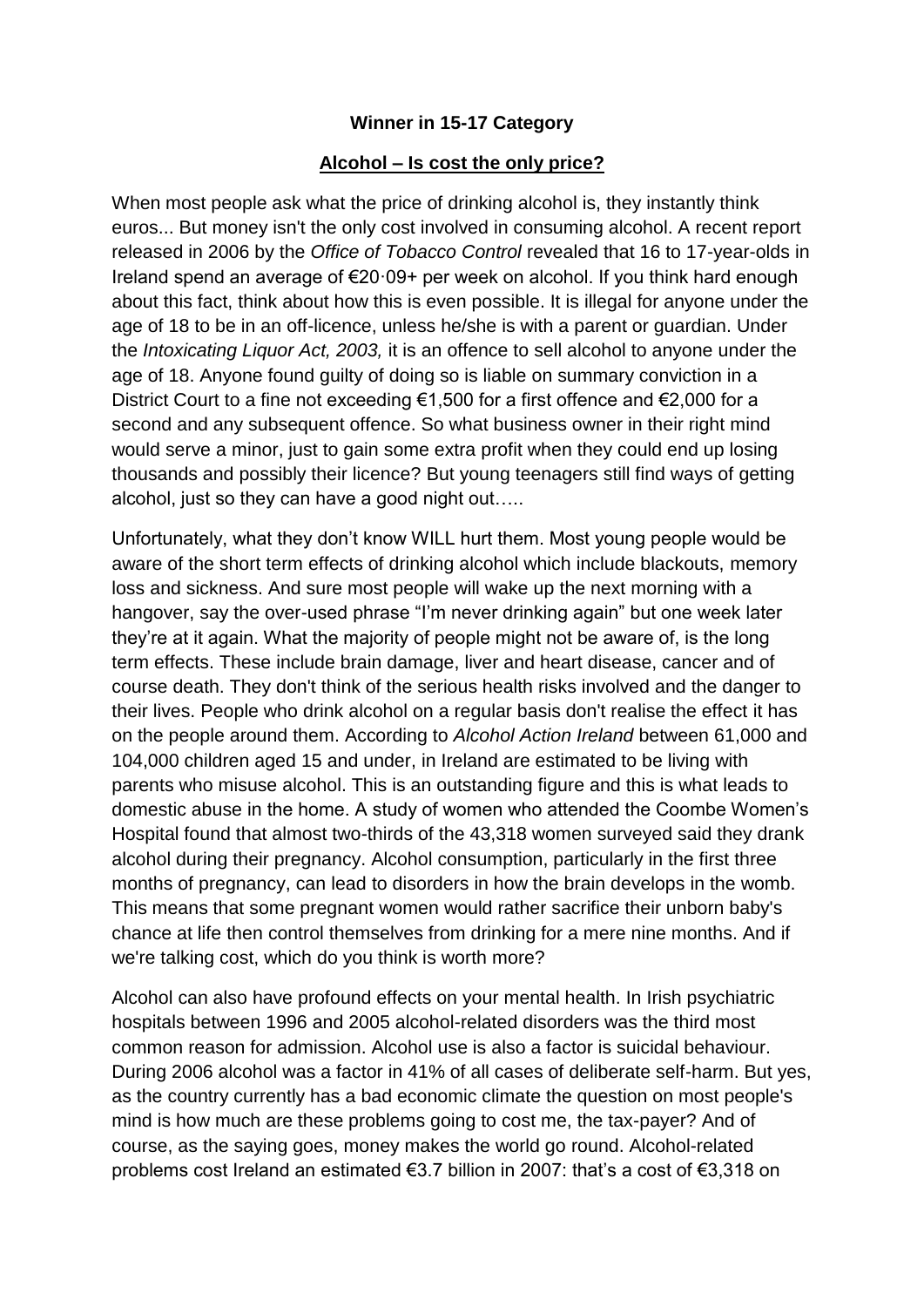each person paying income tax in Ireland. Alcohol-related harms cost the healthcare system €1.2 billion - that's about 12 per cent of our total health budget. Meanwhile, alcohol-related crime cost us €1.18 billion. These massive figures show the public that even if you choose not to drink or waste all your time down at the local bar, it still affects you. So what we're asking is simple. If everyone cuts down on the amount they drink, the country can be a safer and economically better off place to live in. There will be less people dying in alcohol related accidents and more money in our pockets. And honestly who doesn't want that life?

By Rachael O' Brien

5<sup>th</sup> Year

Notre Dame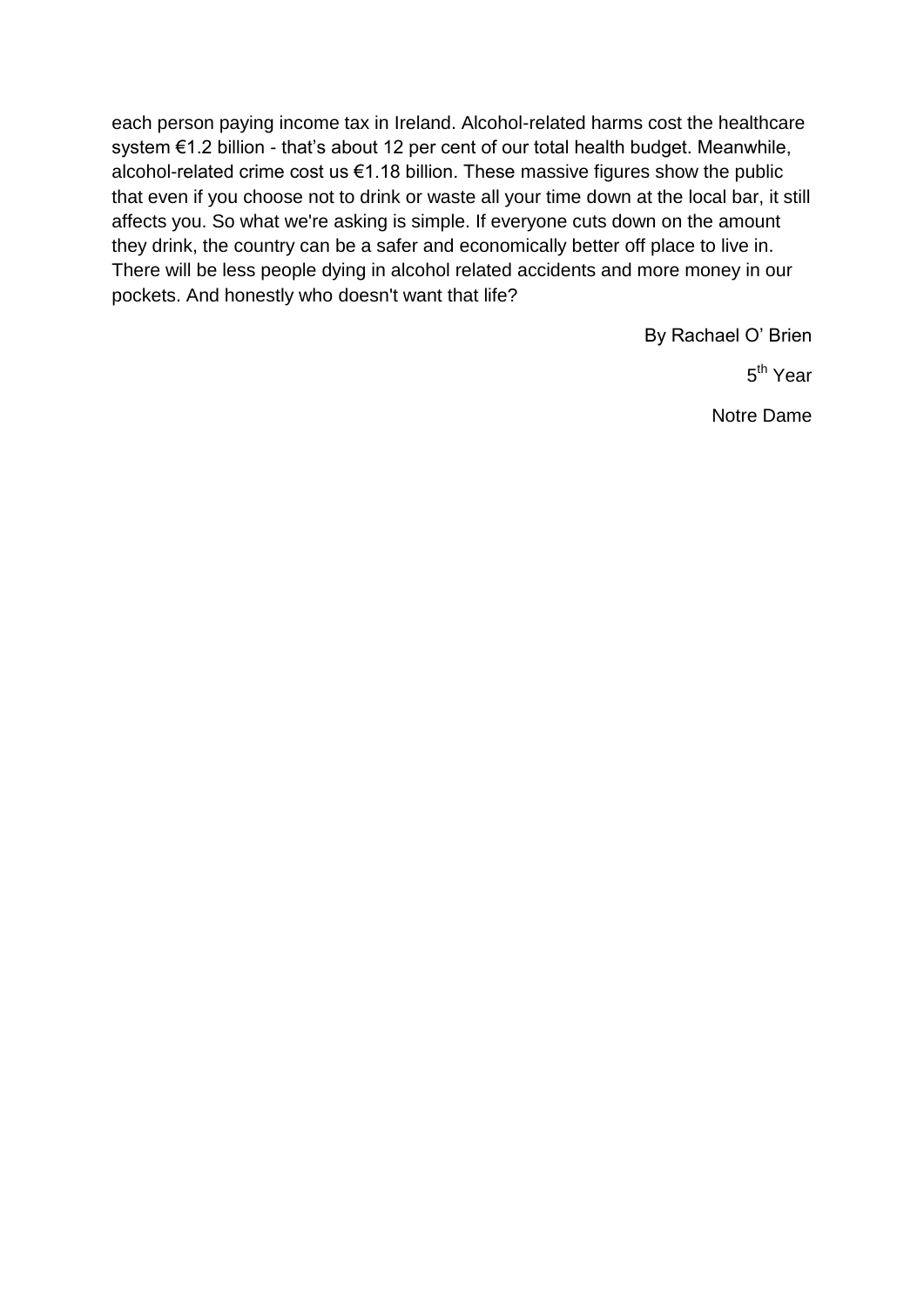### **12-14 Category Winner**

## **Prescription drugs-problem or solution?**

**Most people take medicines only for the reasons their doctors prescribe, but some people experiment with prescription drugs because they think they will help them have more fun, lose weight or be smarter in school. Another reason people take prescription drugs is because they want to fit in and everyone else is taking them so they think it will automatically make them cool. They choose prescription drugs because they think they are safer and less addictive than illegal drugs that are sold on the street because children can take them. They are only safe if you take them if you are actually sick though. Doctors give that medication for a reason and will explain about all the side effects. Doctors have told them things not to do while taking the drug, for example, drinking alcohol, smoking or taking other medications. People who don't go to doctors have no idea of any of this. They also think what they are doing is legal but taking prescription drugs without a prescription or sharing them with friends is actually illegal.**

 **Prescription drugs are a lot easier to get than street drugs because they are sold in chemists, friends or family could have some and they are also available on the streets like illegal drugs.** 

 **A 2009 U.S.A survey from the Centres for Disease Control and Prevention shows that prescription drug abuse is on the rise, with 20% of teens saying they have taken a prescription drug without a doctor's prescription. Teens are not using as much illegal drugs as they were in the 1960's because they find prescription drugs easier to get. This up coming generation of teens have been given the name "Generation Rx."** 

 **Another study in Ireland found that the average age of the first illegal drug use is 14. As well as that, believe it or not, females aged between 12 to 17 are more likely to use**